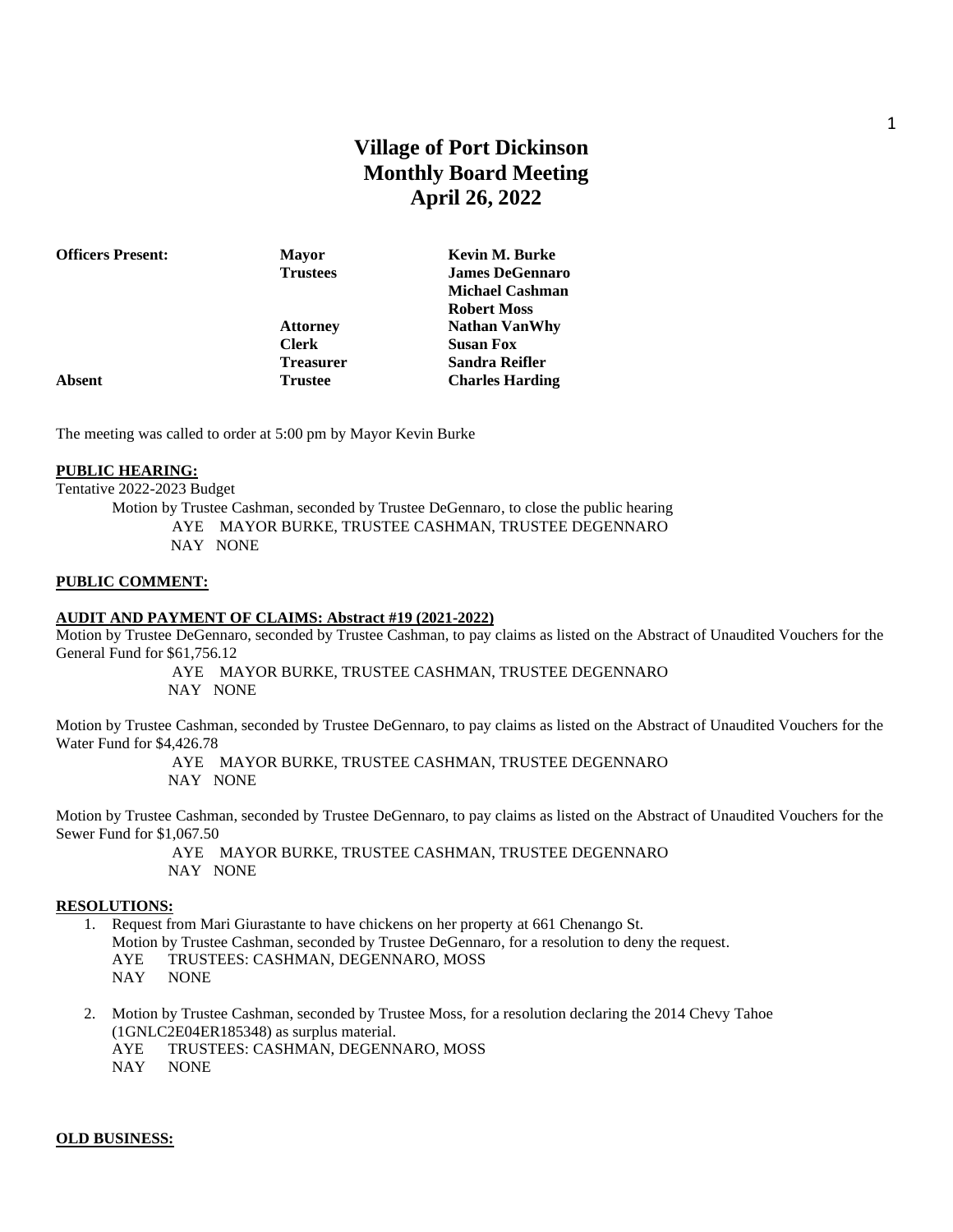1. Juneteenth holiday – to be discussed at the meeting on 5/10/22

### **NEW BUSINESS:**

- 1. Mayor Burke reports that sales tax revenue for the first quarter of 2022 was greater than the Village budgeted.
- 2. A trial is scheduled in Town Court on 4/28/22 on the property at 758 Chenango St.
- 3. In response to a question on dogs barking, Mayor Burke responded that the Police can write a summons after 15 minutes of continuous barking.

Respectfully submitted, Susan E. Fox, Village Clerk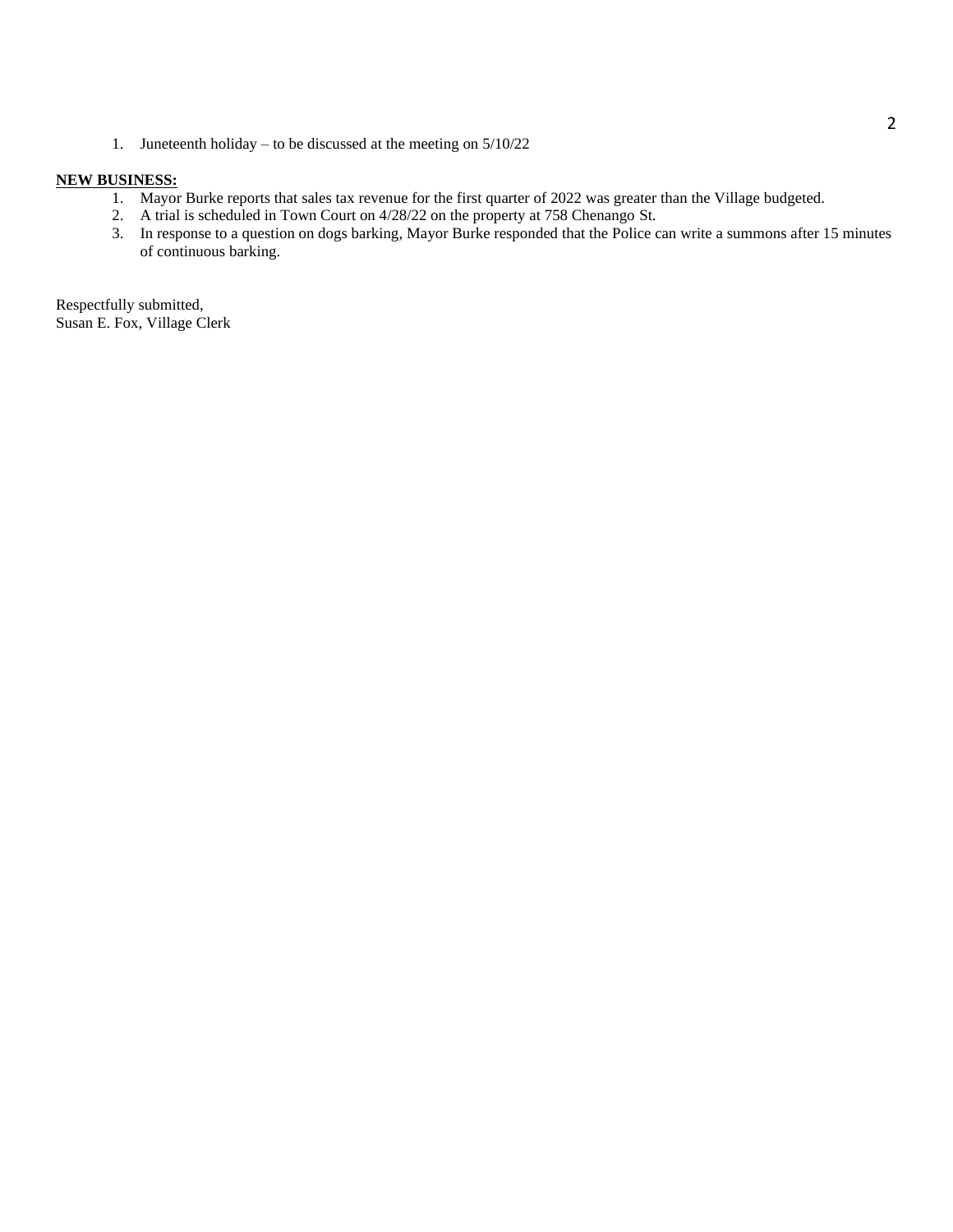| 4/1/2022        | 36132800   | 28020872                        | 5542006 |                 |
|-----------------|------------|---------------------------------|---------|-----------------|
| 3/1/2022        | 36132700   | 27235050                        | 5442940 |                 |
| Usage           | 100        | 785822                          | 99066   |                 |
| Total cubic ft: | 884988     |                                 |         |                 |
| Read dates:     |            | Town of Fenton Sewer Readings   |         |                 |
| 4/1/2022        | 52229800   |                                 | Rate:   | 3.12x.01<br>cu. |
| 3/1/2022        | 52120500   |                                 |         | Ft/min          |
|                 |            |                                 | Time:   | 8:00am          |
| Total           | 109300     | cu. ft.                         |         |                 |
| Read dates:     | Wayne Ave. | sewer station readings (hours): |         |                 |
|                 | Pump1      | Pump <sub>2</sub>               | Pump 3  |                 |
| 4/1/2022        | 6439       | 19197                           | 17632   |                 |
| 3/1/2022        | 6396       | 19151                           | 17593   |                 |
| Totals          | 43         | 46                              | 39      |                 |

Total hrs. 128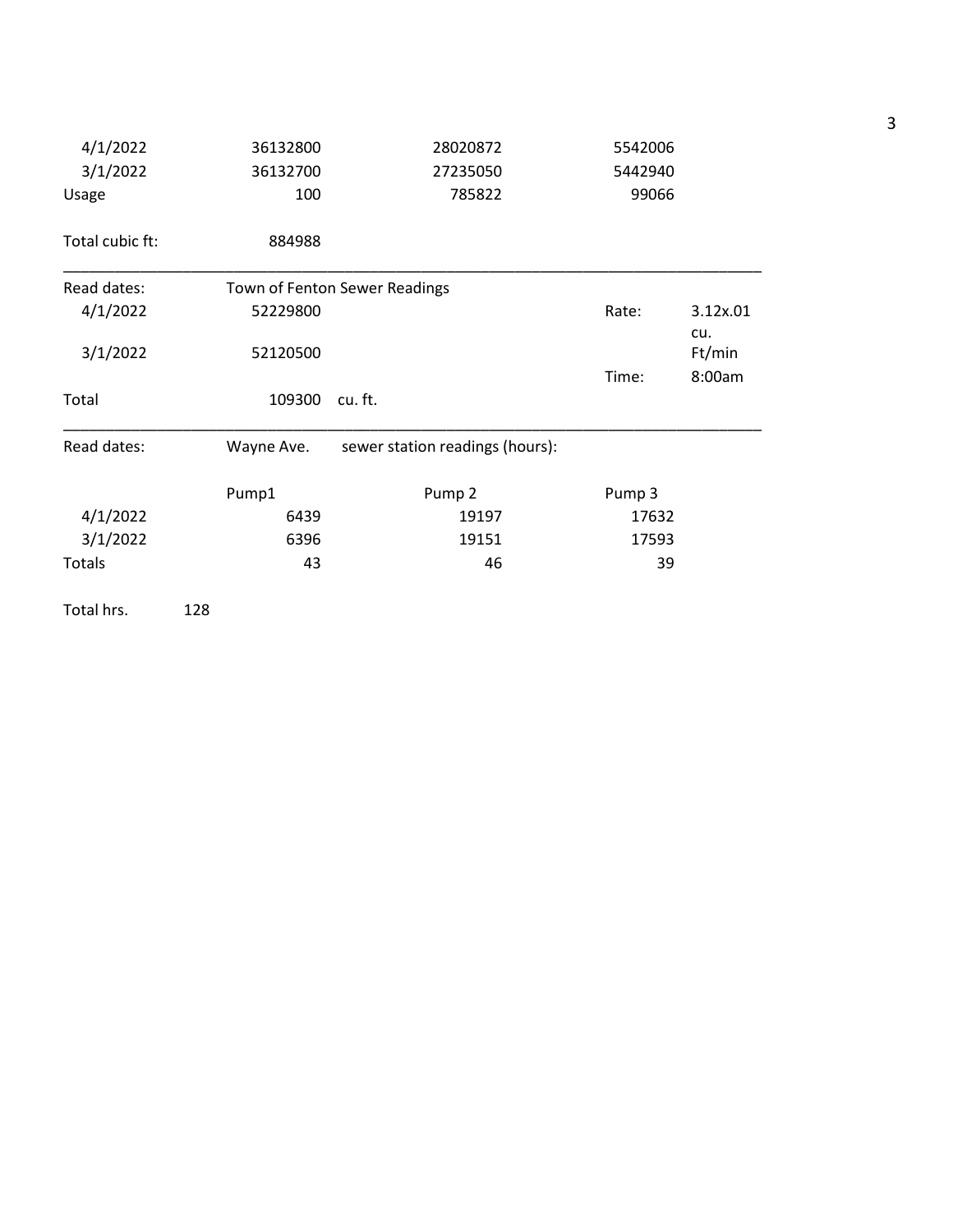

## **The Village of Port Dickinson Department of Police Scot McDonald, Chief of Police**

## **Police Department Monthly Report**

| Report Month:   March          | Police Commissioner:   Trustee J. DeGennaro |                      |
|--------------------------------|---------------------------------------------|----------------------|
| Report Year:   2022            |                                             | Chief: Scot McDonald |
| Report Date: <b>04/06/2022</b> | Deputy Village Clerk:   Corina M. Beames    |                      |

## **Total Complaints Received:82 (75)**

Med calls-10 Wires down-4 Assistance complaints-11 DV-1 Check welfare-3 Dispute-2 Disturbance-1 Domestic-1 Harassment-2 PDFD-1 Suspicous-7 Building check-1 Larceny(unfounded)-1 Tree down-2

**Miscellaneous-27**\*Includes Assist other agencies, Lockouts, Alarms, Parking Comp., Animals, Traffic lights, Information, code enforcement, special details, vacant properties , assist public and Etc.

## **Penal law charges-0(0)**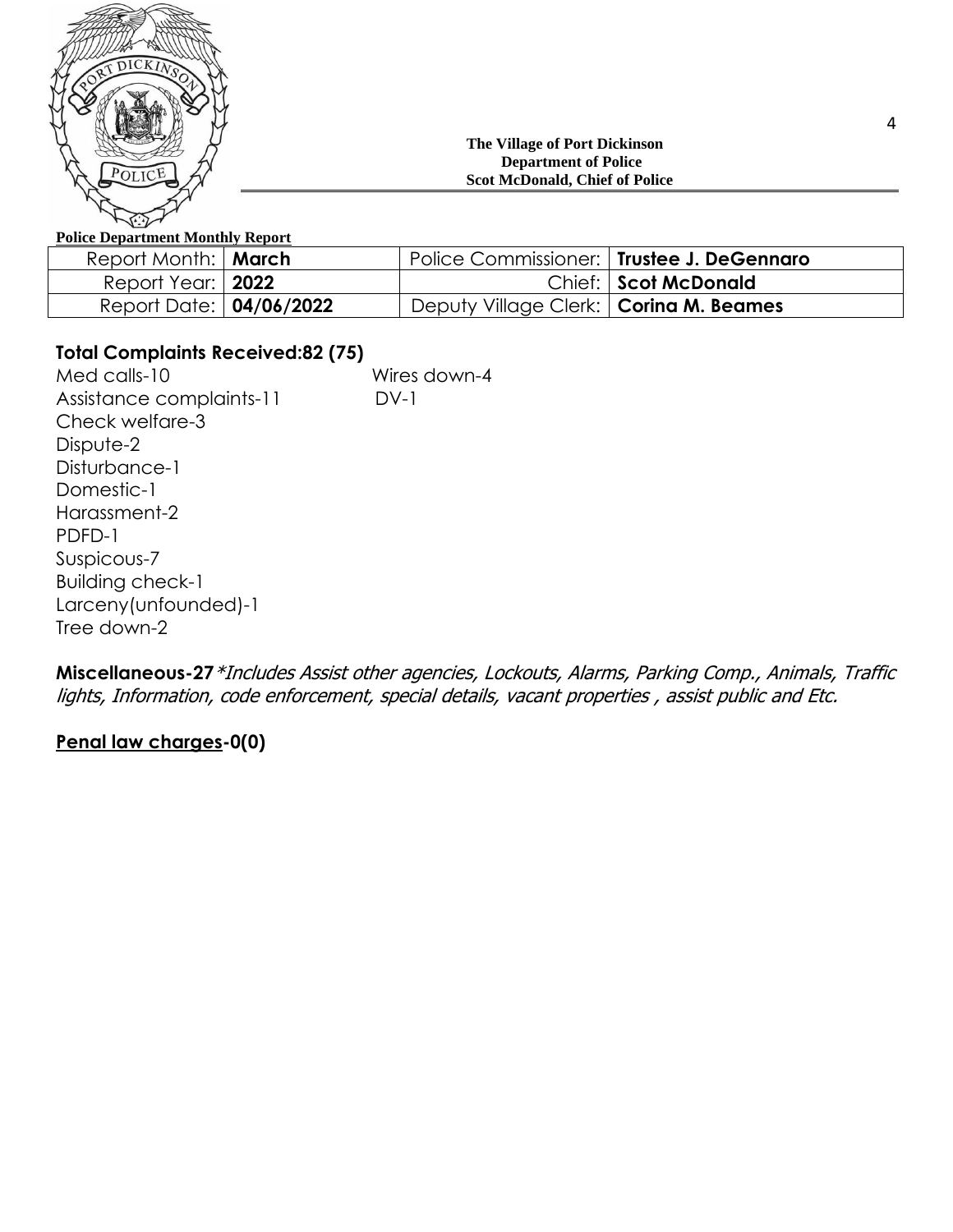| <b>Report of the</b> |                                                    | <b>ALARMS</b>     |                              | <b>RESPONSE</b>                   | <b>TIMES</b>   |                          |                |
|----------------------|----------------------------------------------------|-------------------|------------------------------|-----------------------------------|----------------|--------------------------|----------------|
|                      | <b>CHIEF</b>                                       | Fire              | 14                           | Avg Members Response (F)          | 3.93           | Med Avg                  |                |
|                      | <b>March 2022</b>                                  | <b>EMS</b>        | $\overline{2}$               | Avg Alarm to Response             | 6.43           | 0700-1500                | $\overline{7}$ |
|                      |                                                    |                   |                              |                                   |                |                          |                |
|                      |                                                    | Standby           |                              | Avg Alarm to Arrival              | 10.14          | 1500-2300                | 8              |
|                      | PURT DICKINSON                                     |                   |                              | <b>Total Time in Service</b>      |                |                          |                |
|                      |                                                    | Total             | 16                           | (hh:mm)                           | 7:45           | 2300-0700                | $\mathbf{1}$   |
|                      |                                                    | <b>MUTUAL AID</b> |                              | <b>LOCATION</b>                   |                | <b>DOLLAR LOSS/VALUE</b> |                |
|                      |                                                    | Given             | $\overline{7}$               | Village of Port Dickinson         | 8              | Fire Loss                |                |
|                      | FIRE DEP                                           | Received          | 1                            | Town of Dickinson                 | $\overline{2}$ |                          |                |
|                      |                                                    | Engine 94         |                              | Town of Fenton                    | 5              | <b>Property Saved</b>    |                |
|                      |                                                    | No Tone           |                              | Town of Chenango                  |                |                          |                |
|                      |                                                    |                   |                              | Town of Kirkwood                  | $\mathbf{1}$   |                          |                |
|                      | <b>Alarms</b>                                      |                   |                              | City of Binghamton                |                |                          |                |
|                      |                                                    |                   |                              | <b>CASUALTIES</b>                 |                |                          |                |
|                      |                                                    |                   |                              |                                   |                |                          |                |
|                      |                                                    |                   |                              | Fire Service Injured              | $\mathbf{1}$   |                          |                |
|                      |                                                    |                   |                              | Fire Service Death                | 0              |                          |                |
|                      |                                                    |                   |                              | Civilian Injured                  | 5              |                          |                |
|                      |                                                    |                   |                              | Civilian Death                    | $\mathbf 0$    |                          |                |
|                      |                                                    |                   |                              |                                   |                |                          |                |
| <b>CODE</b>          | <b>DESCRIPTION</b>                                 |                   | <b>YTD</b>                   | <b>CODE</b><br><b>DESCRIPTION</b> |                |                          | <b>YTD</b>     |
| 111                  | <b>Building Fire</b>                               | $\overline{2}$    | 5                            |                                   |                |                          |                |
| 114                  | <b>Chimney Fire</b>                                |                   | 1                            |                                   |                |                          |                |
|                      | Medical Assist, Assist EMS                         |                   |                              |                                   |                |                          |                |
| 311                  | Crew                                               |                   | 1                            |                                   |                |                          |                |
| 320                  | <b>Emergency Medial Service</b>                    | 2                 | 13                           |                                   |                |                          |                |
| 321                  | <b>EMS Incident, Except MVA</b>                    |                   | $\overline{2}$               |                                   |                |                          |                |
| 322                  | MVA w/ Injury                                      |                   | $\mathbf{1}$                 |                                   |                |                          |                |
| 424                  | Carbon Monoxide Incident                           |                   | 1                            |                                   |                |                          |                |
| 444                  | Power Line Down                                    | 1<br>$\mathbf{1}$ | 1                            |                                   |                |                          |                |
| 4441<br>571          | Phone/Cable Line Down<br>Standby/Moveup            | 3                 | $\overline{2}$<br>5          |                                   |                |                          |                |
| 611                  | Dispatched, canceled enroute                       |                   | $\overline{2}$               |                                   |                |                          |                |
| 651                  | Smoke Scare, Odor of Smoke                         |                   | $\mathbf{1}$                 |                                   |                |                          |                |
| 700                  | False call, false alarm, other                     |                   | 1                            |                                   |                |                          |                |
|                      | Alarm Activation -                                 |                   |                              |                                   |                |                          |                |
| 735                  | Malfunction                                        |                   | 1                            |                                   |                |                          |                |
|                      | Alarm Activation -                                 |                   |                              |                                   |                |                          |                |
| 745                  | Unintentional                                      | 1                 | 4                            |                                   |                |                          |                |
| 746<br>813           | CO Alarm Activation, No CO<br>Windstorm Assessment | 3<br>3            | $\overline{\mathbf{4}}$<br>3 |                                   |                |                          |                |

**Report of the Chief**

Г

**March 2022 Training Average Total** 

5